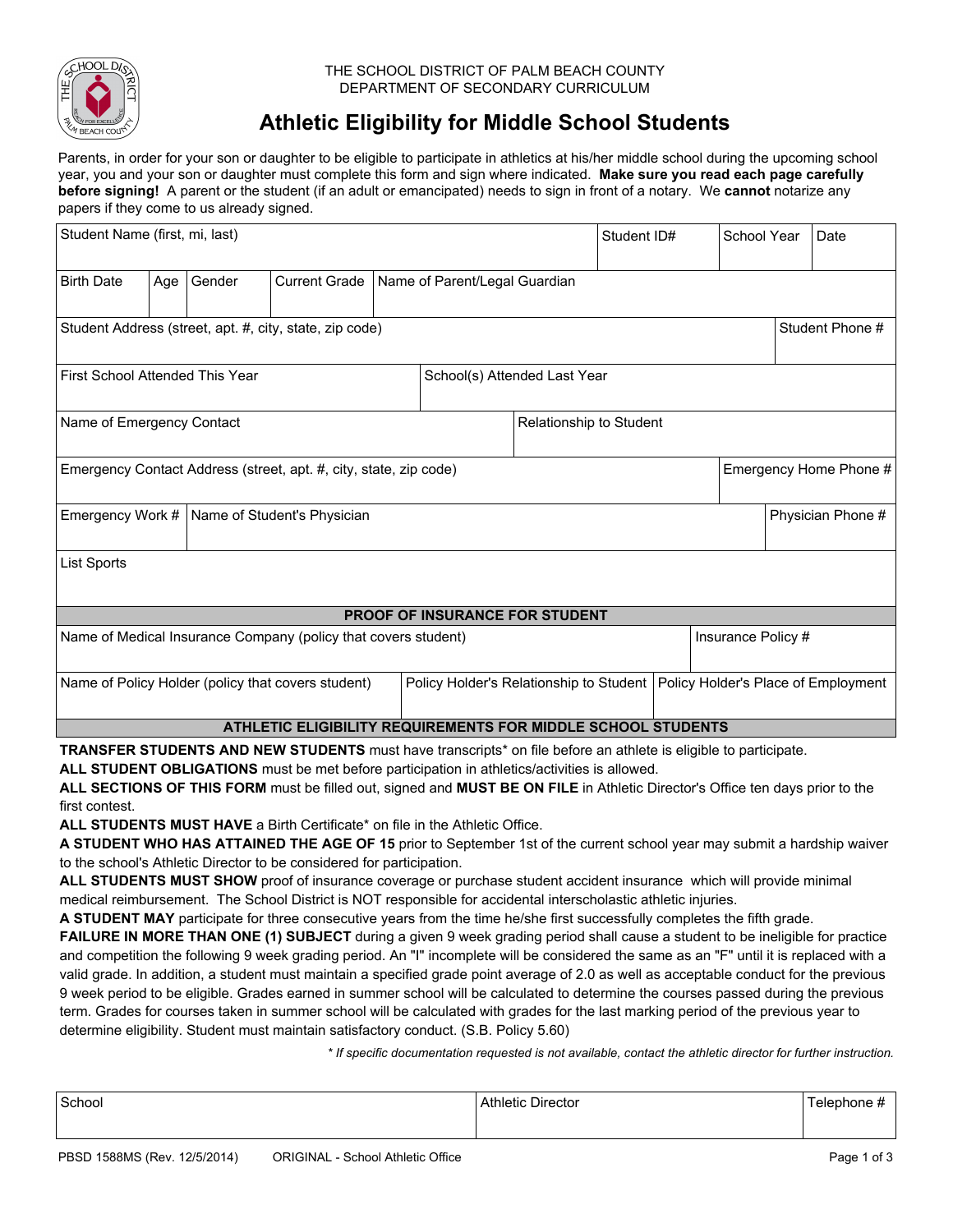#### **INTERSCHOLASTIC ELIGIBILITY RESIDENCE AFFIDAVIT**

| Mother Only<br><b>Both Parents</b><br>I live with (check one)                                                                                                                                                               | Other<br>Father Only<br>Guardian                                                                                 |  |  |  |  |  |
|-----------------------------------------------------------------------------------------------------------------------------------------------------------------------------------------------------------------------------|------------------------------------------------------------------------------------------------------------------|--|--|--|--|--|
| Relationship to other                                                                                                                                                                                                       | have lived with the person(s) stated above since                                                                 |  |  |  |  |  |
| If the options presented below do not adequately describe your residence situation, attach a note of explanation.<br>I live in the assigned attendance area for this school.<br>I have been accepted into a Choice Program. |                                                                                                                  |  |  |  |  |  |
| Specialist).                                                                                                                                                                                                                | am attending this school on an approved student reassignment (reassignment requires approval by the Reassignment |  |  |  |  |  |
| I have been assigned to this school by the Department of Exceptional Student Education.                                                                                                                                     |                                                                                                                  |  |  |  |  |  |

#### **CONSENT AND RELEASE OF LIABILITY CERTIFICATE - READ CAREFULLY BEFORE SIGNING**

I (the student) and we (the parent[s]/legal guardian[s]) have read the (condensed) Florida High School Activities Association (FHSAA) Eligibility Rules and understand that they are a synopsis of the FHSAA By Laws. I/we also understand that a complete copy of the FHSAA By Laws is available to me/us to review at my (the student's) school's administrative office. We know of no reason why I (the student) am not eligible to represent my school in athletic competition. If accepted as a representative, we agree to follow the rules of my school and the FHSAA and to abide by their decisions. I/we know that participation is a privilege. I/we have been informed and know of the risks involved in athletic participation, understand that serious injury, and even death, is possible in such participation and choose to accept such risks. I (the student) voluntarily accept any and all responsibility for my own safety and welfare while participating in athletics, with full understanding of the risks involved. I/we hold harmless and release the student's school, the school district's employees and agents, the schools against which it competes, the Palm Beach County School Board and the contest officials, the National Federation of State High School Associations, (NFHS) and the FHSAA of any and all responsibility and liability for any injury or claim resulting from such athletic participation, and agree to take no legal action against any of the above-referenced entities because of any accident or mishap involving the student's athletic participation. I/we further authorize **EMERGENCY MEDICAL TREATMENT** for myself/our child/ ward should the need arise for such treatment while I am/my child/ward is under the supervision of the school. **In consideration for being allowed to participate in Interscholastic Athletic programs, I/we, for my/our heirs, executors and administrators, release and forever discharge THE SCHOOL BOARD OF PALM BEACH COUNTY, FLORIDA, its agents, representatives and employees of all liability, claims, actions, damages, costs or expenses which I/we may have against them arising out of or in any way connected with my (the student's) participation in an Interscholastic Athletic program, including travel associated with the Athletic Program. I/we understand that this waiver includes any claims based on negligence, action or inaction of any of the above named entities and persons.** I/we hereby give permission for the school or District to use the student photograph, video image, writing, voice recording, name, grade level, school name, description of participation and statistics in officially recognized activities and sports, weight and height as a member of an athletic team, dates of attendance, diplomas and awards received, date and place of birth and most recent previous school attended, in newspapers, school productions, web sites, etc. and/or similar school or District-sponsored publications or in school or District-approved news media interviews, videos, articles and photographs. The released parties, however, are under no obligation to exercise said rights herein. I/we hereby give consent for my/our child/ward to participate in the following interscholastic sports that I/we have NOT MARKED OUT. Sports: Baseball, Basketball, Soccer, Fast-Pitch Softball, Track & Field, Volleyball.

Other sports added to form by school:

I/we understand that participation may necessitate an early dismissal from classes. I/We consent to the disclosure, by my/our child's/ ward's school, to the FHSAA, upon its request, of all detailed (athletic or otherwise) financial, scholastic and attendance records of such school concerning my/our child/ward.